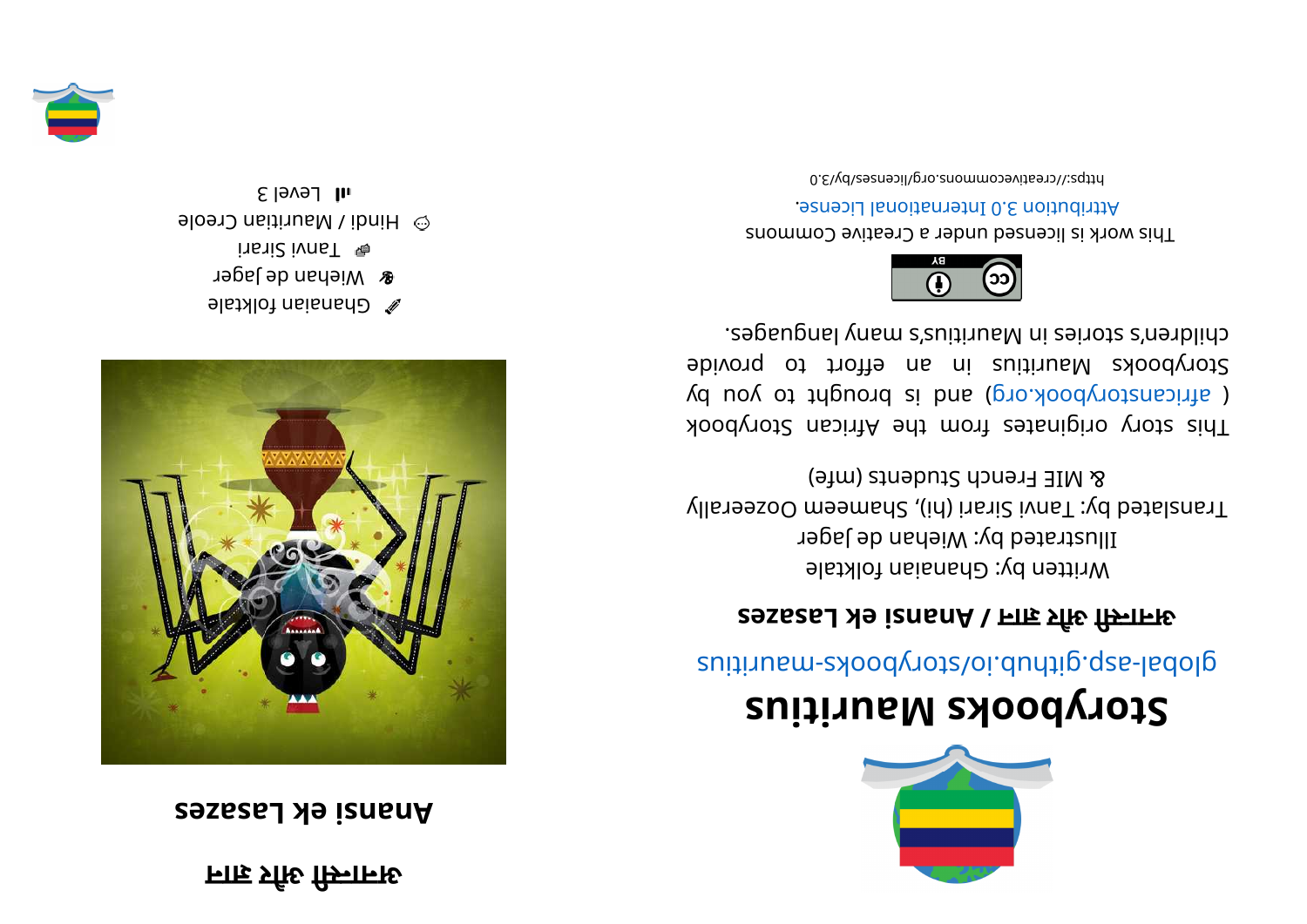

बर्तन टूटकर ज़मीन पर बिखर गया। अब ज्ञान सब लोगों में बँटने के लिए आज़ाद हो गया था और इस तरह ज्ञान हो जाने पर लोगों ने फ़सल उगाने, कपड़ा बुनने, लोहे के औज़ार बनाने के साथ साथ बाकी वे सारी चीज़ें सीखीं जो लोग अब करना जानते हैं।

• • •

Po-la finn kase bout-bout lor later. Lasazes finn vinn disponib pou tou dimoun kapav partaze. Ek koumsamem ki bann dimoun finn aprann kouma plante, koud, ranz bann zouti an feray avek tou lezot zafer bann dimoun ti konn fer.



बहुत पहले लोग कुछ नहीं जानते थे। उन्हें फ़सल उगाना, कपड़ा बुनना और लोहें के औज़ार बनाना नहीं आता था। आकाश में रहने वाले भगवान न्यामे के पास दुनिया का सारा ज्ञान था, जिसे उन्होंने एक मिट्टी के बर्तन में संभाल कर सुरक्षित रखा था।

Lontan bann dimoun pa ti konn nanye. Zot pa ti kone kouma plant legim ouswa kouma koud ouswa kouma ranz bann zouti an feray. Bondie Nyame lao dan lesiel ti ena tou lasazes dan lemond. Li ti pe gard li an sekirite dan enn po later.

• • •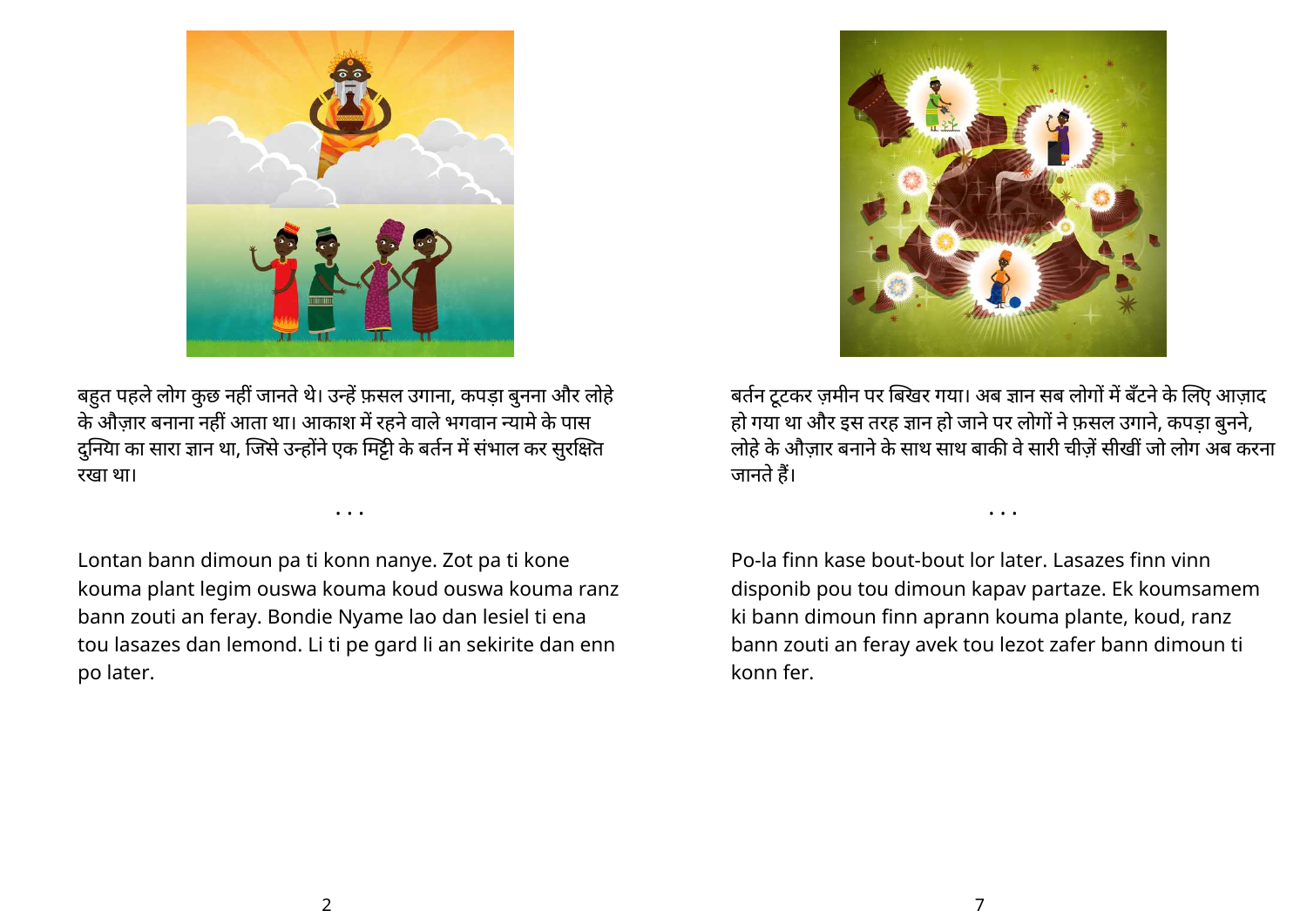

रहे। गिर्दे दे कि सिनानर नजे वा को नाइ निएर कि की वर्षि यार्की सा निर्दे कुए ड़ि प्रत्नुष्ठ र्छ ।।ा छिमि ग्राफ छकु न छकु ति ।ा छिर्द्र मि नोज किनानरु 11 षा का ,प्राष्ठ !ाए कानामोर

• • •

Enn sour, Myame finn be sign in the mode is included as is a set of osion sed of osions and original and origi lasas. Sak fwa Anansi ti pe get dan sa po later la, li ti pe ! naseretni neid it aS .soakix ovuon nne nnarqs



,ार्चाम्र प्रककर निरुट ,ऽत्यी न्त्कीलि ।।ाया प्र्न्ड्रैप प्र्प्रन्ट र्क इपि कि रुजरु हि ।त्र्हुरू ार्स्र्ए "। है प्रार्थशींड ाञ्चारू सिझूम १५६ तमे मैर स्त्री ई स्राए र्रम कि नाह 191स" के र्डिमो निरुट मे स्त्रिग को 1एगरू गाम्जर गरू का निरुद्ध गा नहीं तो नाक आईचे ।ार्क्ट्री रूर्तेग निर्मित के इपि कि न्हेज़ स्रष्ट

• • •

Dan enn ti mama li finn ariv lao pie-la. Annif il a sua ne da li fom site was more to make a source serving site of the sector. zoxa na lim isnang a mana na mana na masa bara a kosa a mana a kosa a mana a mana na mana na mana na mana na m sa ki li finn zet sa po later la depi lor pie.